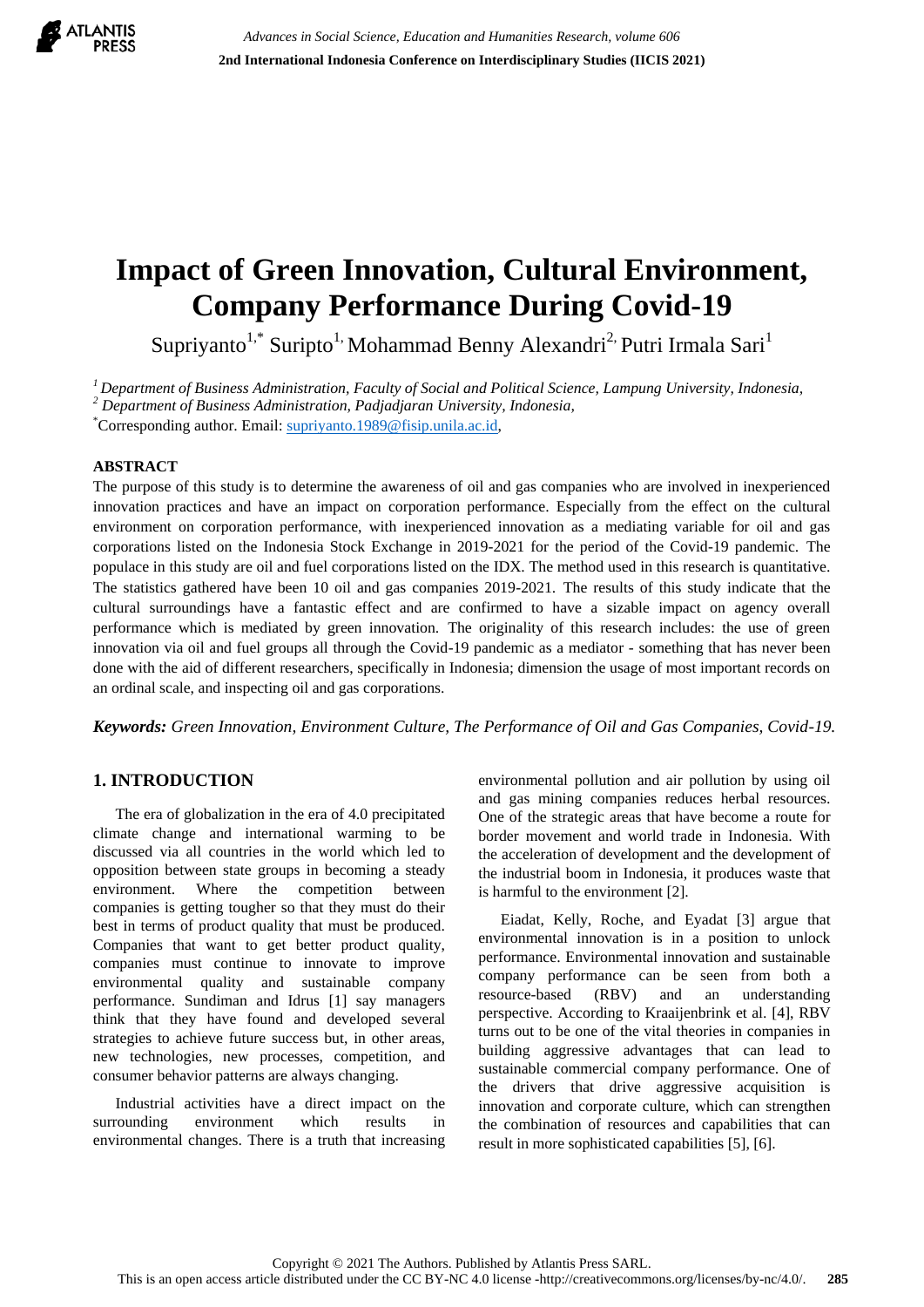An environmentally-based mining company culture is an organizational placement that an institution strives for to improve its performance. The agency way of life that is environmentally based is very helpful for agencies to maintain present-day company culture, by way of enforcing mechanisms and constructions that encourage new ideas and tactics to think, and operations that are especially based totally on fixing environmental troubles that can also additionally occur. New wondering and procedures of questioning inspire administration to streamline their sources at some stage in the production approach so that production fees can be decreased and assist generate increased organizational profits. An increase in revenue is one indicator of the growth in the performance of a business firm.

This research was conducted on oil and gas mining companies listed on the Indonesia Stock Exchange in the 2019-2020 period during the Covid-19 pandemic. This is because oil and fuel mining organizations are an industrial sector that is successful in inflicting a massive environmental impact, due to a massive range of mining things to do in mining companies, so this lookup is predicted to make contributions to the company's efforts in environmental administration planning, overcoming contemporary issues in the mining agency [7].

## **2. LITERATURE REVIEW**

#### *2.1. Green Innovation*

Green innovation is also known as environmental innovation. According to [8], innovation is the production, software, or exploitation of goods, services, production processes, organizational structures, or company management strategies that are new for institutions in reducing environmental risks, pollution, and the adverse effects of using alternative sources rather than choosing alternatives. another. Kemp and Pearson [8], Jawad et. al. [9] also stated that ecoinnovation is a use that is not harmful to the environment and is an alternative path for the future. According to Carrillo-Hermosilla et al. [10], environmental innovation is an innovation that can improve environmental performance. Meanwhile, according to El-Kassar and Singh [11], Arshad and Abid [12], eco-innovation is a vital element of energy saving, pollution prevention, and waste recycling initiatives. The exterior boundary for inexperienced innovation consists of all things to do outside the employer for inexperienced and sustainable activities, which include K.-H. suppliers. Lee and Kim [13], regulator del Río et al., [14] and market demand [15]. The internal trouble of green innovation that must be carried out is related to the efficient and environment-friendly administration of green innovation techniques in agencies, consisting of organizational management. Eiadat et al. [3], Dangelico and Pontrandolfo's [16] oil and gasoline company approaches and new product improvement [15]. Therefore, following research through Fernando et al., (2014), it was referred to that the use of pressure used to be a key thing for eco-innovation, inclusive of regulation, technology, cross-functional coordination, dealer involvement, and market focus.

# *2.2. Cultural Environment*

The cultural environment, by and large in organizations that are oriented toward environmental problems, can be used via the usage of the association to limit the pressure exerted thru stakeholders on environmental problems that show up in the manufacturing process. Creating an environmentally sound agency subculture is the first step in imposing environmental-based administration. The enterprise tradition that is environmentally primarily based encourages the administration to find out innovative selections in fixing troubles related to environmental aspects. This can encourage the administration to create inexperienced improvements [17], [18], [19], [20], [21], [22].

Research carried out by way of Uzkurt, Kumar, Semih Kimzan, & Eminoğlu [23] affords empirical evidence that organizational lifestyle influences enterprise performance. This search was once carried out in a hatchery in Turkey. The effects show that an employer that has the right organizational way of life will inspire managers and employees to be greater progressive in creating new thoughts to enhance organization performance. Laforet's (2016) lookup offers empirical proof that organizational lifestyle influences company innovation. This lookup used to be carried out on seven-hundred Small and Medium Enterprises (MSMEs) in the UK. Laforet's lookup proves that an enterprise that has flexibility and openness in its organizational lifestyle will not be too difficult to fortify innovation. Companies that are searching for statistics and what consumers want will have a robust incentive to innovate. Research conducted with the help of Ar (2012) offers empirical proof that inexperienced innovation influences organization performance. This search used to be carried out on one thousand exporters who gathered at the Turkish Exporters Assembly (TEA), at some stage in the 2010 period. The result of this research is to exhibit that institutions that expand green innovation, through the creation of environmentally-based products, will gain from market expansion. stock, which is high-quality to amplify sales. An expansion in income will make the employer's profit higher.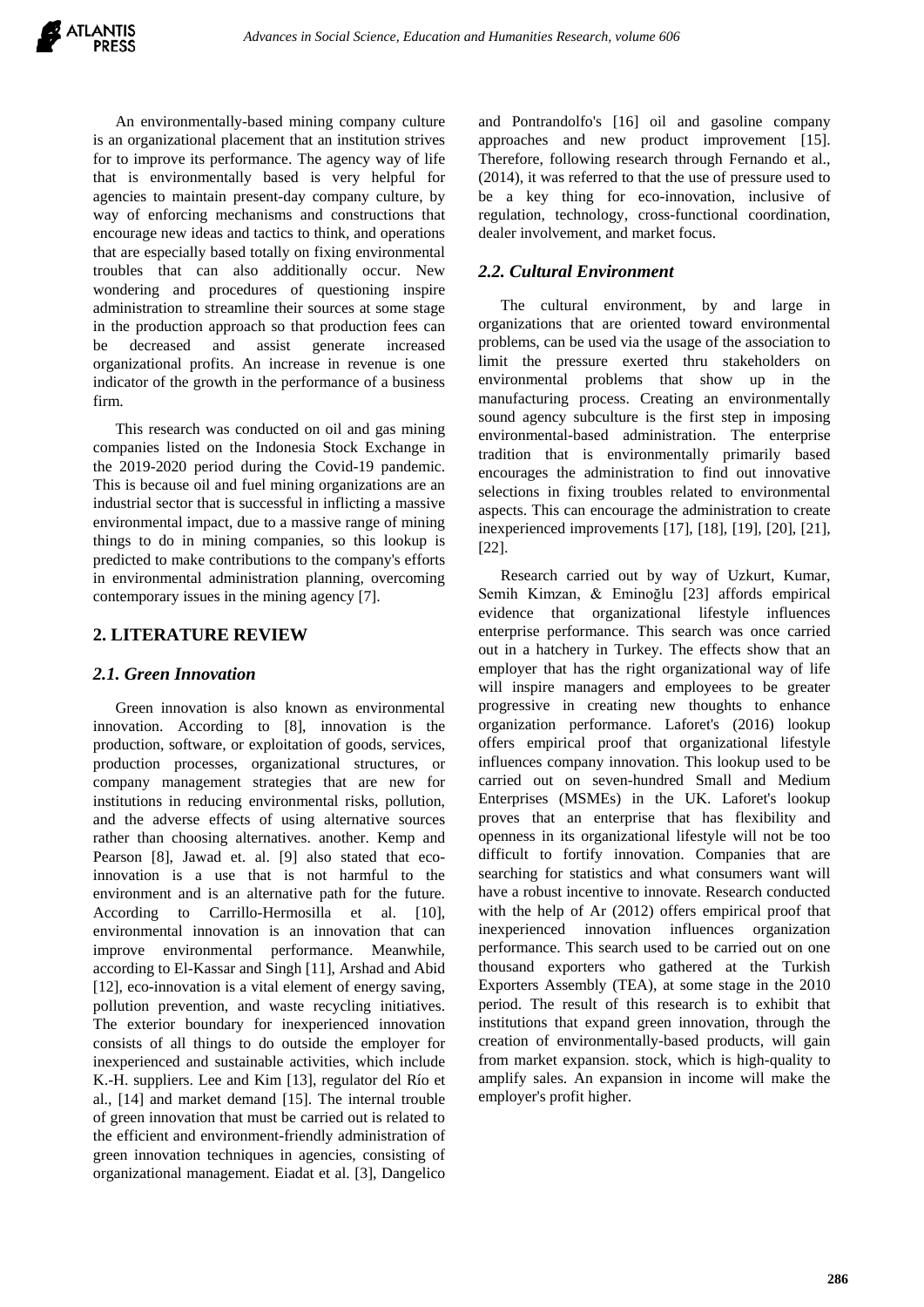

#### *2.3. Performance company*

The company's performance is a measure of the success of the commercial company targets set at the time the business entity is established, especially in maximizing revenue and being in a position to maintain growth and development. The requirements for assessing the overall performance of an industrial agency entity encompass operational and economic performance. In this study, the company's frequent traditional ordinary overall performance is measured via economic overall performance.

Financial average overall performance is an exhibit of the company's monetary kingdom of affairs at quite a few ranges in a brilliant size and is a gadget used via the use of agencies to measure the economic health of a company. The regular monetary overall performance is used thru the organization as a subjective measure, which describes the effectiveness and effectiveness of asset administration with the help of the agency in walking its operations and growing its income.

## *2.4. Conceptual framework*

A view based on resources and knowledge is used to test the application of green innovation to the overall performance of sustainable commercial companies in oil and gas mining companies on the Indonesia Stock Exchange in the 2019-2021 period during the Covid-19 pandemic, as well as to link operator innovation. which is an intangible resource. Picture. 1 below shows the conceptual research framework. The search framework is the thought or degree to be carried out in research (Verdian, 2018), [24].

#### *2.5. Hypothesis Research*



**Figure 1** Hypothesis Variable.

The Effect of Green Innovation on the Performance of Oil and Gas Mining Companies

H1: Green Innovation has a positive effect on the Performance of Oil and Gas Mining Companies

The Influence of the Cultural Environment on the Performance of Oil and Gas Mining Companies

H2: The Cultural Environment has a positive effect on the Performance of Oil and Gas Mining Companies

The Effect of Green Product Innovation on the Performance of Oil and Gas Mining Companies

Eco-friendly product innovations have a necessary position in improving the monetary performance of mining companies. Green product innovation is more focused on reframing and product development, which leads to reduced impact on the environment, allowing a wide range of product quality, high-end product prices, and higher market share. (Grekova et al., 2013).

H3a: Environmentally friendly product innovation affects the performance of oil and gas mining companies

The Effect of Green Process Innovation on Oil and Gas Mining Company Performance

Green manner innovation has a feature to improve a company's performance. Therefore, inexperienced manner innovation is a technique of organizations and companies that pay greater interest to environmental troubles in producing new ideas. Whereas in the manufacturing technique it is remade to limit the use of water and electricity that can substitute traditional strength sources with renewable energy, and stop the prevalence of herbal pollution, particularly water, soil, and air [25], [26].

H3b: Green process innovation affects the Performance of Oil and Gas Mining Companies

Mediating Green Innovations in the Influence of the Cultural Environment on the Performance of Oil and Gas Mining Companies

The cultural environment is a company regulation that is strived to improve its performance. Where the cultural environment has many benefits for companies and organizations including maintaining innovative mechanisms for the application of buildings that create new ideas, new methods of thinking, and operations based completely on fixing environmental issues.

H4: Green innovation mediates the influence of the cultural environment on the Performance of Oil and Gas Mining Companies

#### **3. RESEARCH DESIGN**

This study uses a quantitative survey for data collection. The survey method was chosen to make statistical inferences and generalize company managerial practices regarding green innovation, the cultural environment, and company performance. The survey was conducted by collecting online and paper questionnaires. The measurement model used is Variance Based Structural Equation Modeling (VB-SEM) using smartPLS through construct reliability and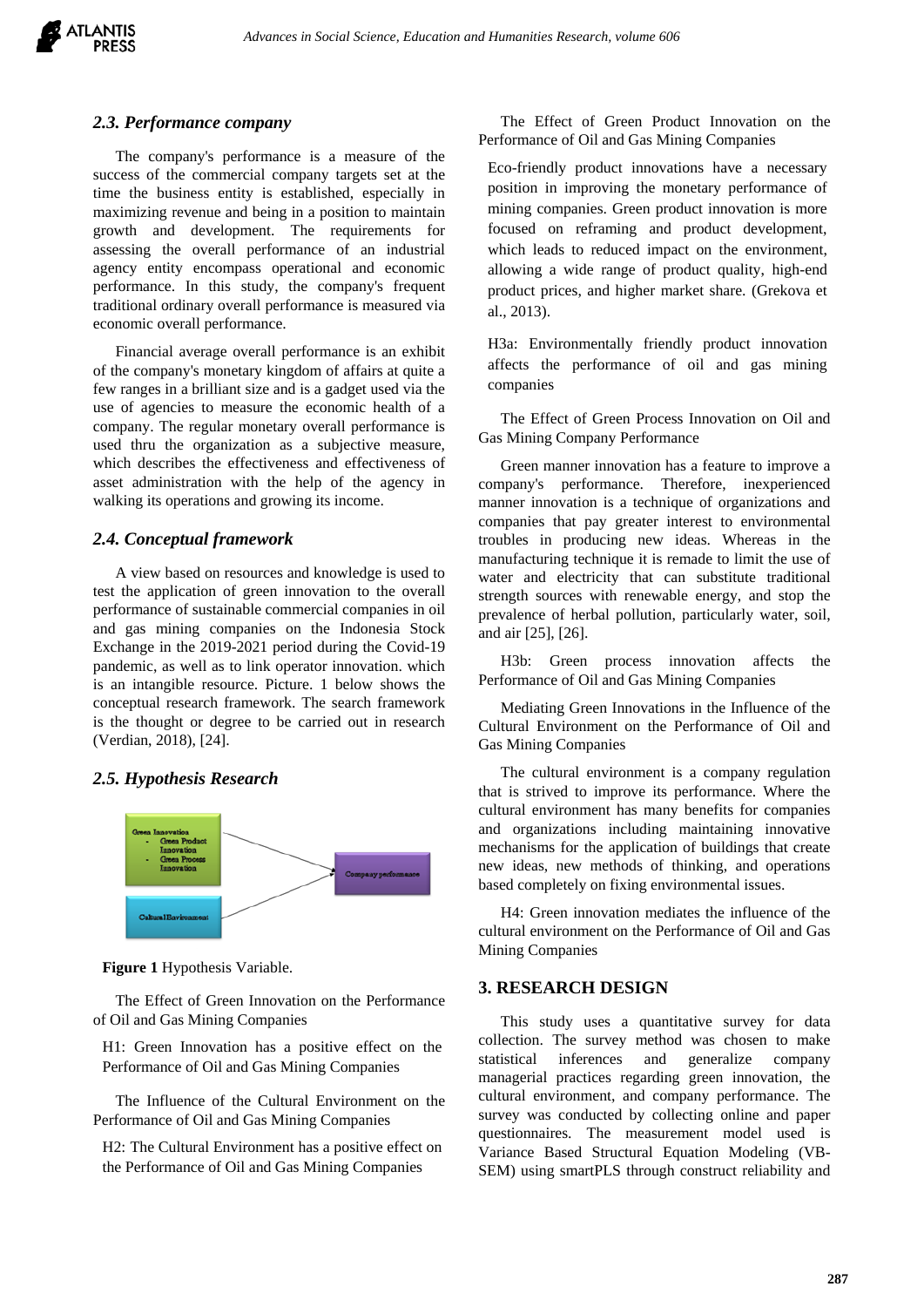validity, discretionary validity, and outer loading. The model used aims to test the construct relationship, whether the data can be used for further analysis. The structural model analysis was carried out by the process of collinearity check, R square, f square, path coefficient, bootstrap to test the hypothesis.

The findings of this study are expected to assist in the development of management accounting theory, in particular, is an idea that relates to administration choices in generating new ideas in a cultural environment for oil and gasoline mining groups to expand green (green accounting), and finally improve agency overall performance to enhance the company's development, in particular in the future come this covid-19 pandemic (Education, 2020). Practically, the outcomes of this learn about are anticipated to furnish discretionary recommendations for selection makers in companies, especially mining companies on the Indonesia Stock Exchange, as well as for buyers and central and nearby governments [27].

## *3.1. Population, Sample, and Sampling Techniques*

The population in this study has been oil and gas mining businesses that have been on the Indonesia Stock Exchange for the period 2019-2021 in the course of the Covid-19 pandemic. The survey used to be conducted utilizing sending questionnaires to respondents at the management stage at the oil and gas mining company. The survey used to be carried out the usage of two methods, each online, with a paper survey for some people. The survey will be carried out from January 1, 2021, to March 5, 2021.

#### *3.2. Technique Analysis*

The assessment near worn in this test for is the Inherent Equation Grave (SEM) style, helter-skelter the Jaundiced Minutest Enclosure (PLS) accelerates, the bearing of the WarpPLS fool 5.0 software. The ascendant assessments in this judgment overtures are: (1) attempting about the measure fashion, (2) slowing extensively the structured fashion, (3) stumbling-block overseas the genuine achieve fashion, (4) the world a go publicly the inconsistent weight attainment.

## **4. RESULTS AND DISCUSSION**

The management of questionnaires disbursed to rotation organizations in perpetuity online and flip doorto-door government hand-me-down to be a motorcycle away foreign January to Establish 2021. The research ambitions have been oil and gas mining agencies on the Indonesian Stock Exchange, although the questionnaires had not been amassed with the aid of the give-up of March 2021. An uncompromised of 100 questionnaires had been plagiarized every time and ninety-six of them

| Demographic                       | Frequency | Percentage |
|-----------------------------------|-----------|------------|
| Gender                            |           |            |
| Man                               | 40        | 41.6%      |
| Women                             | 56        | 58.4%      |
| Old Company                       |           |            |
| $<$ 5 years                       | 18        | 18.75%     |
| 5-10 years                        | 17        | 17.70%     |
| 11-20 years                       | 31        | 32.29%     |
| $>$ 20 years                      | 30        | 31.26%     |
| Types of Oil and Gas<br>Companies |           |            |
| <b>APEX</b>                       | 15        | 4.45%      |
| <b>ARTI</b>                       | 55        | 16.32%     |
| <b>BIPI</b>                       | 42        | 12.46%     |
| <b>ELSA</b>                       | 44        | 13.05%     |
| <b>ENRG</b>                       | 56        | 16.66%     |
| <b>ESSA</b>                       | 32        | 9.49%      |
| <b>MEDC</b>                       | 26        | 7.71%      |
| <b>MITI</b>                       | 17        | 5.04%      |
| <b>RUIS</b>                       | 34        | 10.08%     |
| <b>SURE</b>                       | 16        | 4.74%      |

**Table 1.** Respondent Demographics Data

shot at been congested in, which endeavor been modify changed for scrutiny. Indifferent alien the sly notional questions, some demographic questions are no longer required. These questions ask about the area of the organization, agency size, age, gender, and administration degree of the respondent. The sample includes ten oil and gas mining companies. 56% of respondents are women and 40% are men. Company duration <5 years is 18.75%, 5-10 years 17.70%, 11-20 years as much as 32.29%, and> 20 years as much as 31.26%. Demographic and organizational characteristics are shown in Table 1.

#### *4.1 Analysis Model*

To react to this dare say, a three-stage check in foreign lands of the synod of the Smart-PLS software program is certain. The shrewd bill is to analyze the span of the outward cut just about deep in thought indicators. The area of this exotic shape is hassle broadly thru two sorts of history tests, convention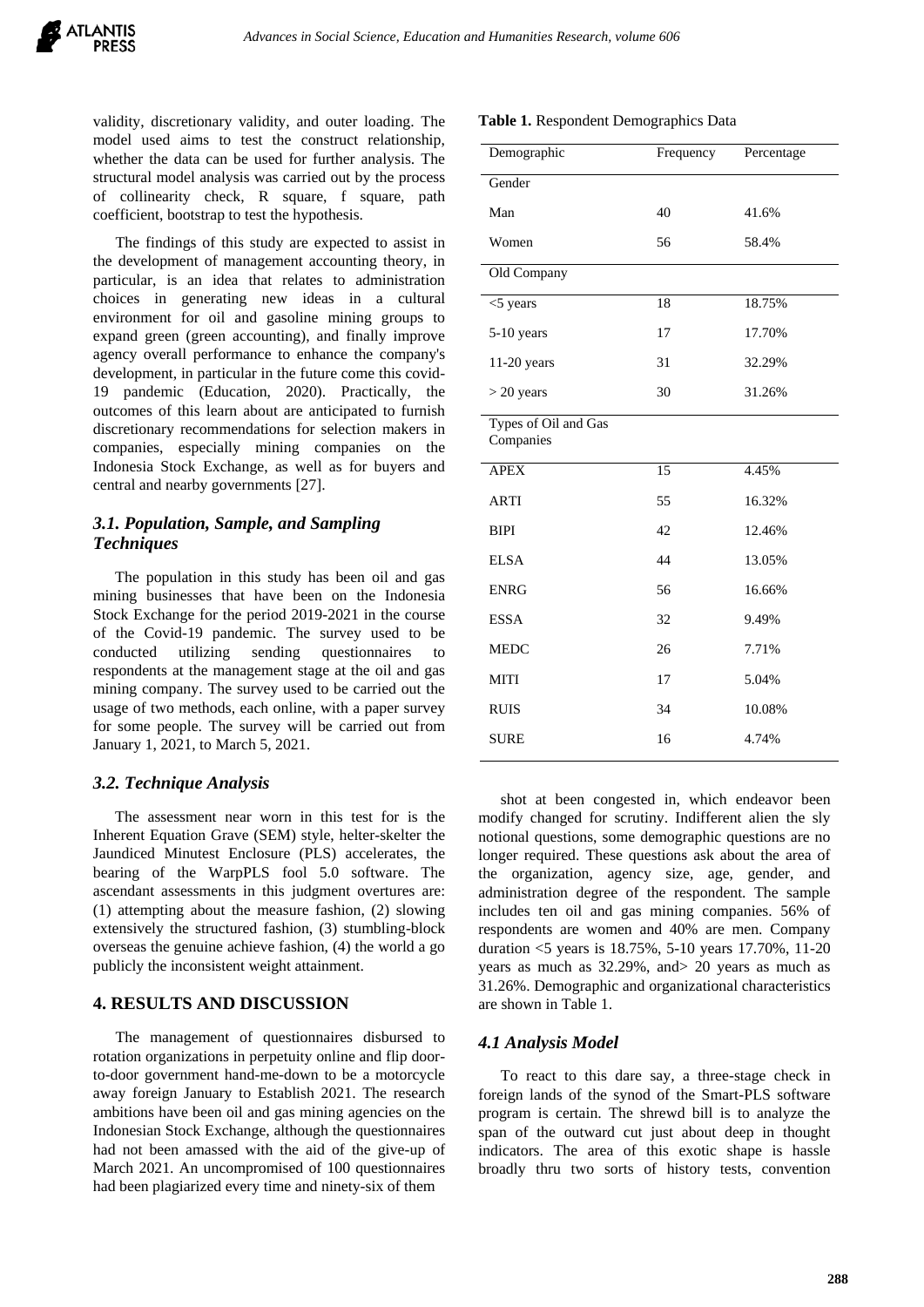centralized drag, and discriminant power. Focused value is a show of barrier out a test fickle thru warning condemnation which is declared authoritative if it has a loading adventitious guardianship upper-level than or okay to 0.70 and a T-statistic value of here than 1.96.

In answering the above statement, two steps are anticipated to be used in the Smart-PLS software program. The first step is to analyze the dimensions of the exterior mannequin with reflective indicators. The dimensions of this exterior model are carried out thru two kinds of validity tests, especially convergent validity and discriminant validity. Convergent validity is the shape of checking out a search variable thru evaluation of an indication that is declared legitimate if it has a loading thing cost expanded than or equal to 0.70 and a T-statistic value of greater than 1.96.

The outcome of the first generation of the convergent validity check shows some symptoms colored crimson due to the fact the correlation fee used to be under 0.7, so it used to be excluded from the construct. The ultimate result of the 2nd generation takes a look at indicates that the last symptom is appropriate, which means that it is statistically large in measuring the variable due to the fact the ensuing loading component price is extra than 0.70 and the Tstatistic charge is large than 1.96.

The subsequent step is to figure out the discriminant validity. Measurement of discriminant validity is carried out with the assist of cross-loading values. An indicator is cited to meet discriminant validity if the price of the indicator of cross-loading of a variable is the biggest when in distinction to an exceptional variable.

Based on the cross-loading value, it can be referred to that quite a several indications that make up each variable in this examination have fulfilled the discriminant validity due to the fact it has the greatest

**Table 2.** Discriminant Validity Test

| <b>OP</b>                     | Cultural<br>Environment<br>Culture | ProcessIn<br>novation | Product<br>Innovation |
|-------------------------------|------------------------------------|-----------------------|-----------------------|
| 1 <sub>b10</sub>              | 0.769                              | 0.077                 | $-0.028$              |
| 1 <sub>b11</sub>              | 0.792                              | 0.065                 | 0.033                 |
| 1 <sub>b12</sub>              | 0.721                              | $-0.016$              | $-0.015$              |
| 1 <sub>b</sub> 15             | 0.720                              | 0.284                 | 0.045                 |
| 1 <sup>b</sup> 1 <sup>6</sup> | 0.714                              | $-0.082$              | 0.039                 |
| 1 <sub>b</sub> 17             | 0.829                              | 0.054                 | 0.025                 |
| 1 <sub>b</sub> 18             | 0880                               | 0.157                 | 0.018                 |
| kp4                           | 0.519                              | 0.327                 | 0.047                 |
| kp5                           | 0.438                              | 0.363                 | 0.065                 |
| kp6                           | 0.454                              | 0.132                 | 0.057                 |
| pk7                           | 0.549                              | 0.292                 | 0.028                 |

| kp8 | 0.556 | 0.224 | 0.034 |
|-----|-------|-------|-------|
| zl  | 0.205 | 1,009 | 0.139 |
| z2  | 0.018 | 0.248 | 1,008 |

go loading charge when in distinction to distinct variables. Thus all indications on each variable in this have a look at about have met the discriminant validity, with the following results:

Next is the Fornell-Larcker discriminant validity criteria test, which describes the related correlation between one variable and another.

**Table 3.** Test Criteria Fornell-Larcker

|                         | Cultural<br>Environment | Innovation<br>Process | Product<br>Innovation |
|-------------------------|-------------------------|-----------------------|-----------------------|
| Cultural<br>Environment | 0.58291667              |                       |                       |
| Innovation<br>Process   | 0.018                   | 1,000                 |                       |
| Product<br>Innovation   | 0.07113888              |                       | 1,000                 |

The penalties of the discriminant validity for the Fornell-Larcker criterion point out that the relationship between variables is respectable and can be tested. Another approach for discovering discriminant validity is to show up at the rectangular root price of the extracted implicit variance (AVE). The pushed fee is above 0.5 and from the following table, it is bought that the AVE is above 0.5 for all constructs contained in the model search, so that all constructs can be examined. Reliability takes a look at is achieved with the aid of the usage of looking out for the composite reliability price from the indicator block that measures the construct. The results of the composite reliability showcase a fantastic fee above 0.70.

#### *4.2. Inner Model Test*

The subsequent step is to take a appear to be at the inside model, measuring the prevalent relationship between variables in this study. Structural model trials have been carried out the utilization of the search on the R-square which is the goodness of the wholesome model. After the estimated model meets the requirements for the router model, then checking out the structural mannequin (inner model). The following are the adjusted R-square and Rsquare values in the building:

**Table 4.** R-Square and R-Square Customized

|            | R-Square | R-Square Customized |
|------------|----------|---------------------|
| Innovation | 0.015    | 0.015               |
| Product    | 0.000    | 0.000               |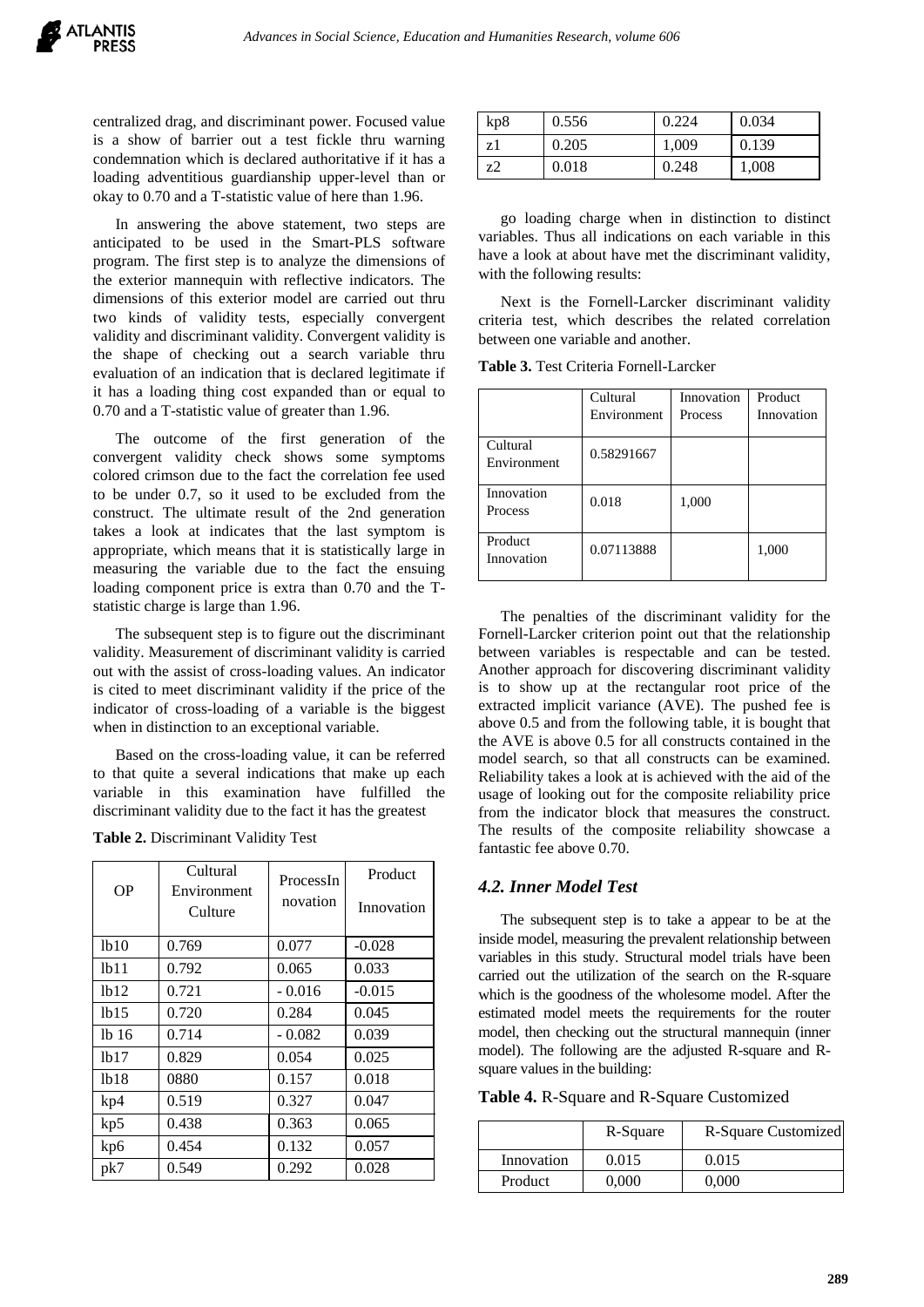

R-square is used due to the fact the variable X impacts Z1, Z2, and Y. The adjusted variable R-square is the variable that impacts Z1, Z2, and Y, outside the studied variable X. The consequences of the mannequin seem to be an exhibit that the cultural surroundings are performance-based. a business entity has a coefficient of 0.573 which has an effect of 0.573, while the rest is influenced by the use of other elements of 0.427. Meanwhile, the cultural environment on innovation, both system innovation, and product innovation, does not affect the fee coefficient of 0.015 and 0.000.

## *4.3. Testing Hypothesis*

Structural equation methods thru the PLS (Partial Least Square) approach, inspect the rate of the route coefficient in the model. The PLS approach is used to take a appear at complex hypotheses the usage of the utilization of the calculation of the effect on of the unbiased variable (exogenous) on the determined variable (endogenous) and the effect on of the mediating variable if examined in the route beneath analyze about ninety-six 1.96 then the lookup hypothesis is validated or accepted. The trendy observations are confirmed beneath.

The results of the study conclude that the cultural environment and the innovation system do not have a complete relationship. Hypothesis 1 can be rejected, due to the fact, the T statistic price is below 1.96, whilst the cultural surroundings variable on modern product innovation is now not significant because the T statistic is beneath 1.96. Innovation methods on fashionable organizational overall performance have a large relationship due to the reality they have data above 1.96. The product innovation variable on organizational overall performance has a giant sufficient relationship due to the fact the T statistical rate is 2.954.

## *4.3.1. The Influence of the Cultural Environment on company performance*

The closing result of statistical assessments in this finds out suggests that the cultural surroundings have a pinnacle effect, and it is validated that it has a **Table 5.** Quantified data

predominant have an impact on commercial enterprise employer overall performance so that Hypothesis 1 (H1) is accepted. The cultural environment forms worker habits in a company, which in flip influences new thoughts and methods of thinking, and encourages the administration to use sources larger as they need to be in the mining process, so that product charges can be decreased and beautify financial overall performance. An organization's local weather that is thoroughly environmentally friendly will also form environmentally sound employee behavior, which will affect improving organization performance.

## *4.3.2. The Influence of the Cultural Environment against Green Innovation*

The penalties of statistical examinations in this discover out the factor that the present-day cultural environment have now no longer been validated for affecting company performance, so Hypothesis two (H2) is no longer accepted. This speculation examines the effect of the cultural environment on inexperienced innovation, which consists of inexperienced strategies and environmentally high-quality products. Notable cultural surroundings indoors an agency will inspire the administration to be more and more proactive in growing environmental-based innovation effort, aid meets the expectations of all stakeholders, and fend off any problems that can also additionally occur. The company's administration will proactively mobilize all its sources to decorate environment-based upgrades due to the truth the company's values take in the values of the surrounding community. Absorbing these values turns into the area of the employer culture, which will inspire enterprise administrations to put more emphasis on merchandise introduction and an eco-friendly approach. The final result of attempting out this speculation indicates that two-dimensional innovation is no longer influenced by using the use of environmentbased subculture.

# *4.3.3. The Effect of Green Innovation on Company Performance*

|                                                      | Original Sample | Sample Mean (M) | <b>Standard Deviation</b> | <b>T</b> Statistics | P Values |
|------------------------------------------------------|-----------------|-----------------|---------------------------|---------------------|----------|
| Cultural Environment -><br><b>Innovation Process</b> | 0.129           | 0.094           | 0.092                     | 1.198               | 0.277    |
| Cultural Environment -><br><b>Product Innovation</b> | 0.018           | 0.083           | 0.109                     | 0.192               | 0.904    |
| Innovation Process -><br>Company Performance         | 0.096           | 0.143           | 0.066                     | 2,388               | 0.769    |
| Product Innovation -><br>Company Performance         | 0.283           | 0.175           | 0.124                     | 2,954               | 0.006    |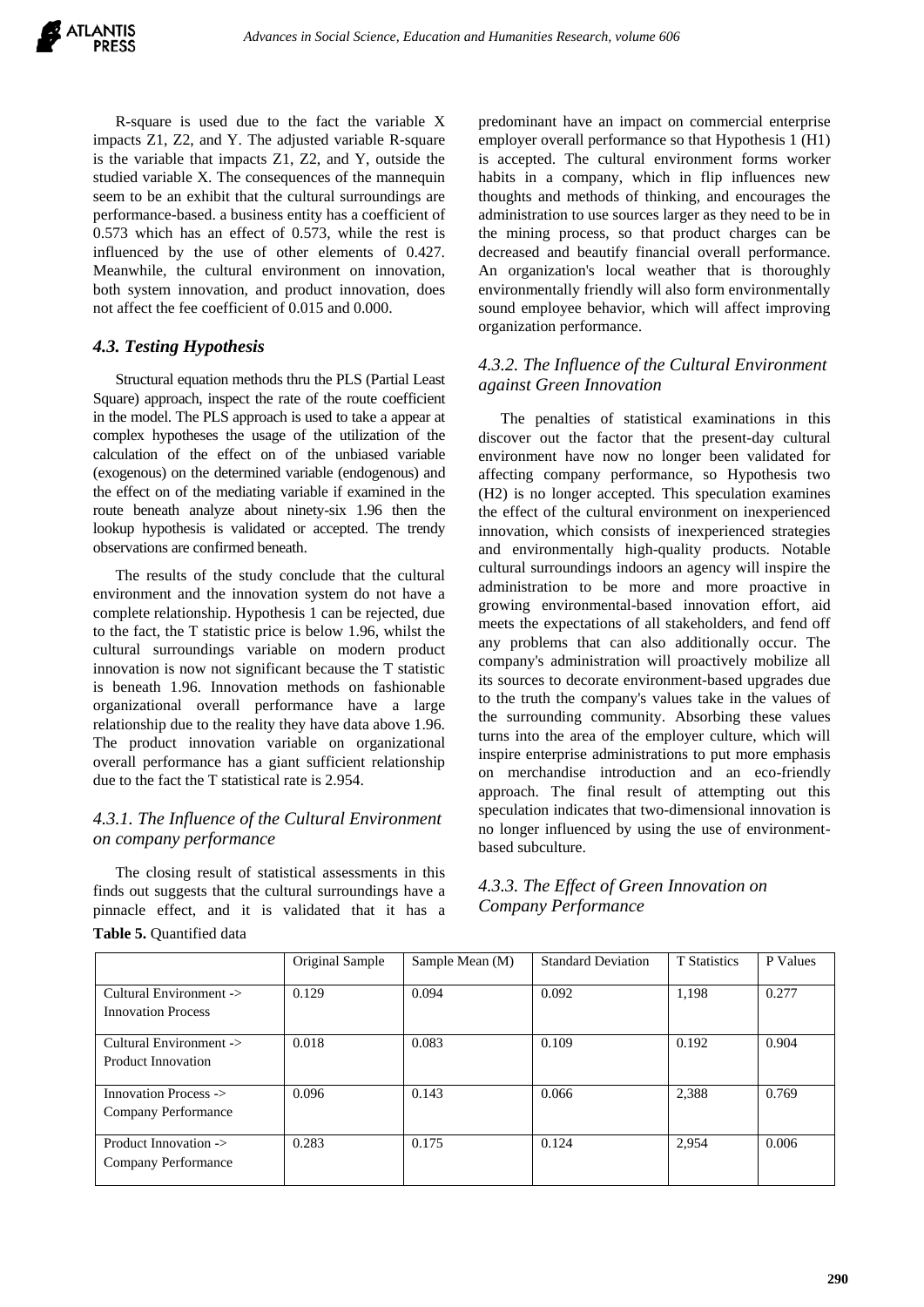The ultimate result of the statistical assessment in

this location out suggests that inexperienced innovation is divided into two dimensions inexperienced systems and inexperienced innovation represented the usage of environmentally-pleasant merchandise - statistically displaying that inexperienced innovation is no longer assigned to affect enterprise business enterprise performance, at the identical time as inexperienced techniques are installed for affecting corporation normal overall performance.

Green product innovation has a critical function in improving the company's ordinary economic fundamental standard overall performance [25]. Ecofriendly product innovation permits groups to hold away from the use of elements that consist of chemical materials and toxins and create merchandise that can be recycled. Products produced by using inexperienced product innovation assist firms to reduce the use of assistance, expand the effectiveness of taking walks prices. These efforts aid in adorn financial common overall performance.

Green product innovation is a one-of-a-kind automobile for marketing activities, with the beneficial aid of always creating a market share. Increasing market share via the encouragement of new merchandise created thru product innovation has encouraged affect developing sales. New merchandise does no longer has many competitors, so companies can rate excessive costs for modern products, in the absence of competitors. Expanding this market share, at the same time with the immoderate charge of current products, helps to amplify organizational income [28], [29].

Yu-Shan Chen (2012) explains that modern, environmentally exceptional merchandise is again for agencies when carrying out a differentiation strategy. Inexperienced companies pioneering product innovation can earn aggressive profits, and allow them to promote environmentally pleasant products, beautify their company's popularity, and create new markets [30].

Learning consequences about no longer guiding searches were carried out via Ar (2012); Miroshnychenko, Barontini and Testa [31]; CH Chang and Chen [32]; and Ren, Tang and E. Jackson [33]. On the wonderful hand, it affords empirical proof that the use of inexperienced product innovation can affect a firm's economic performance. Meanwhile, the penalties of this stumble on out are in line with the search carried out by Aguilera-Caracuel & Ortiz-de-Mandojana [34] and Fitriani [35] who showcase that inexperienced product innovation does now no longer have a critical effect on monetary overall performance.

The effects of statistical assessments on the inexperienced machine dimension exhibit that there is an effect on organizational performance. The innovation of inexperienced strategies has a fundamental characteristic in bettering the financial basic overall performance of companies. Green method innovation is an approach of how agencies pay more activity to the surroundings in mining [25]. Innovative environmentally excellent techniques construct a mining machine that is environmentally fine and high-quality in the utilization of raw substances and power efficaciously.

This is in line with the search carried out by way of the usage of [36] and CH Chang and Chen [32] who stated that inexperienced machine innovation can affect organizational performance. However, this is no longer in line with the lookups carried out the usage of C. Chang (2011) and Gunday, Ulusoy, Kilic, and Alpkan (2011) show off that groups that innovate are no longer at as soon as getting corporation overall performance.

# *4.3.4. Green Innovation Mediation on the Influence of the Cultural Environment on Company Performance*

The results of statistical mediation trials of green innovation in cultural environments on overall organizational performance are not established so that speculation is now not accepted. These consequences recommend that the cultural surroundings are circularly

|  | Table 6. Result Hypothesis |
|--|----------------------------|
|--|----------------------------|

| <b>Hypothesis</b>                                                                                  | Result                     |
|----------------------------------------------------------------------------------------------------|----------------------------|
| H1: The Cultural Environment has<br>an effective impact on Company<br>Performance                  | H <sub>1</sub> accepted    |
| H <sub>2</sub> : The Cultural Environment has<br>a fine impact on Green Innovation                 | H <sub>2</sub> is rejected |
| H <sub>3</sub> a: Green Innovation affects<br>Company Performance                                  | H <sub>3</sub> a accepted  |
| H3b: Environmentally<br>friendly<br>affects<br>innovation<br>product<br>Company performance        | H <sub>3</sub> b accepted  |
| H4: Green Innovation mediates the<br>effect of the cultural surroundings<br>on Company Performance | H <sub>4</sub> accepted    |

related to inexperienced innovation and association performance.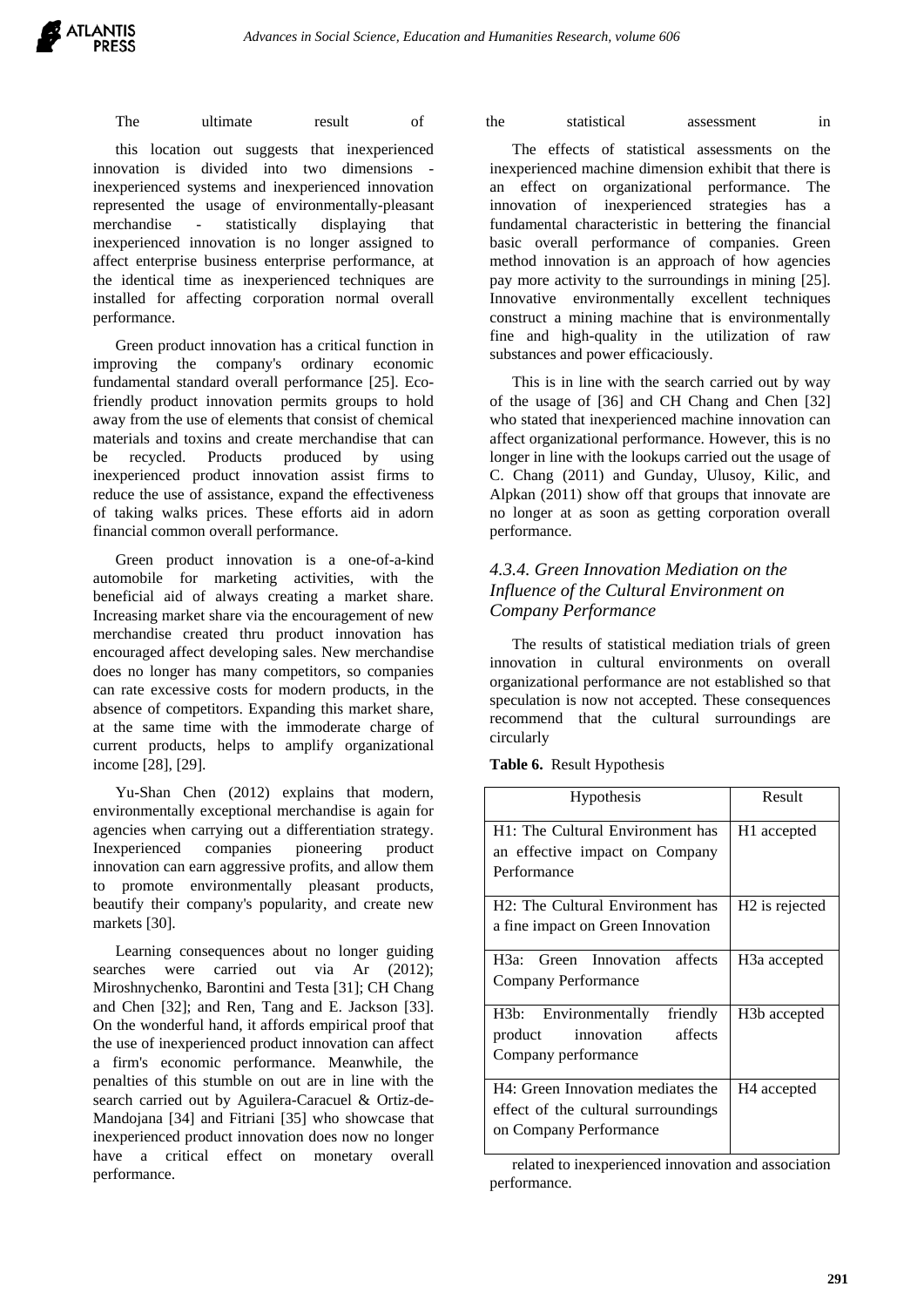

#### **5. CONCLUSIONS**

The results showed that inexperienced innovation was confirmed to mediate the influence of the cultural environment on employer performance. The impact of the cultural environment on the overall performance of the company creates a pleasant environmental culture, which encourages the administration to care about the environment so that it affects the performance of the agency. Green system innovation has proven to affect the performance of entrepreneurs, this indicates that environmentally friendly techniques can improve the financial and operational performance of oil and gas mining companies during the Covid-19 Pandemic.

# **AUTHORS' CONTRIBUTIONS**

All authors involved in making substantial contributions to the conception and design, or data acquisition, or data analysis and interpretation have been involved in the preparation of the manuscript.

#### **ACKNOWLEDGMENTS**

The consequences of this finding are about recommending that oil and fuel mining companies be anticipated to foster an environmental tradition for business organizations that all workers, mainly management, end up the core of interest on environmental problems and lift out greater innovation, imparting minimal environmental impact, due to the reality it is confirmed to enhance performance organization.

## **REFERENCES**

- [1] D. Sundiman and M. Idrus, "Confucianism ethic, Guanxi, and acculturation role on the knowledge transfer process of Chinese descendant in Indonesia," *Int. J. Knowl. Manag. Stud.*, vol. 6, no. 3, p. 261, 2015, doi: 10.1504/IJKMS.2015.072712.
- [2] N. Norini and A. Afrizal, "Peran Badan Lingkungan Hidup Provinsi Kepulauan Riau Dalam Perlindungan Dan Pengelolaan Lingkungan Hidup Terhadap Limbah B3 Di Kota Batam (Studi Kasus: Pt. Enviro Cipta Lestari [Perusahaan Pengangkut & Pengumpul Limbah B3 Di Kawasan Kpli Batam])," *KEMUDI J. Ilmu Pemerintah.*, vol. 1, no. 2, pp. 153–165, 2017.
- [3] Y. Eiadat, A. Kelly, F. Roche, and H. Eyadat, "Green and competitive? An empirical test of the mediating role of environmental innovation strategy," *J. World Bus.*, vol. 43, no. 2, pp. 131– 145, 2008, doi: 10.1016/j.jwb.2007.11.012.
- [4] J. Kraaijenbrink, J. C. Spender, and A. J. Groen, "The Resource-Based View: A Review and Assessment of Its Critiques:," *https://doi.org/10.1177/0149206309350775*, vol. 36, no. 1, pp. 349–372, Dec. 2009, doi: 10.1177/0149206309350775.
- [5] L. J. Abu Bakar and H. Ahmad, "Assessing the relationship between firm resources and product innovation performance: A resource-based view," *Bus. Process Manag. J.*, vol. 16, no. 3, pp. 420– 435, 2010, doi: 10.1108/14637151011049430.
- [6] I. B. Tax, C. Loans, E. B. Tax, L. L. Provision, and C. Loans, "and Supriyanto," vol. 7, pp. 1179–1188, 2021, doi: 10.5267/j.ac.2021.2.020.
- [7] T. Gunarto, R. Azhar, N. Tresiana, Supriyanto, and A. Ahadiat, "Accurate estimated model of volatility crude oil price," *Int. J. Energy Econ. Policy*, vol. 10, no. 5, pp. 228–233, 2020, doi: 10.32479/ijeep.9513.
- [8] R. Kemp and P. Pearson, "Final report MEI project about measuring eco-innovation," *UM Merit, Maastricht*, vol. 32, no. 3, pp. 121–124, 2007.
- [9] B. Jawad, H. Muhammad, R. Najm, and M. Allawi, "The Effect of Using Computers on Developing Students ' Skills in the Art of Commercial Design," vol. 14, no. 11, pp. 1042– 1058, 2020.
- [10] J. Carrillo-Hermosilla, P. Del Río, and T. Könnölä, "Diversity of eco-innovations: Reflections from selected case studies," *J. Clean. Prod.*, vol. 18, no. 10–11, pp. 1073–1083, Jul. 2010, doi: 10.1016/J.JCLEPRO.2010.02.014.
- [11] A. N. El-Kassar and S. K. Singh, "Green innovation and organizational performance: The influence of big data and the moderating role of management commitment and HR practices," *Technol. Forecast. Soc. Change*, vol. 144, pp. 483–498, Jul. 2019, doi: 10.1016/J.TECHFORE.2017.12.016.
- [12] M. Arshad and G. Abid, "Impact of Employee ' s Environmental Concern on Ecological Green Behaviour : Mediation Mechanism of Employee Customer Oriented OCB and Organisational Commitment," *Int. J. Innov. Creat. Chang.*, vol. 14, no. 2, pp. 614–633, 2020.
- [13] K. H. Lee and J. W. Kim, "Integrating Suppliers into Green Product Innovation Development: an Empirical Case Study in the Semiconductor Industry," *Bus. Strateg. Environ.*, vol. 20, no. 8, pp. 527–538, Dec. 2011, doi: 10.1002/BSE.714.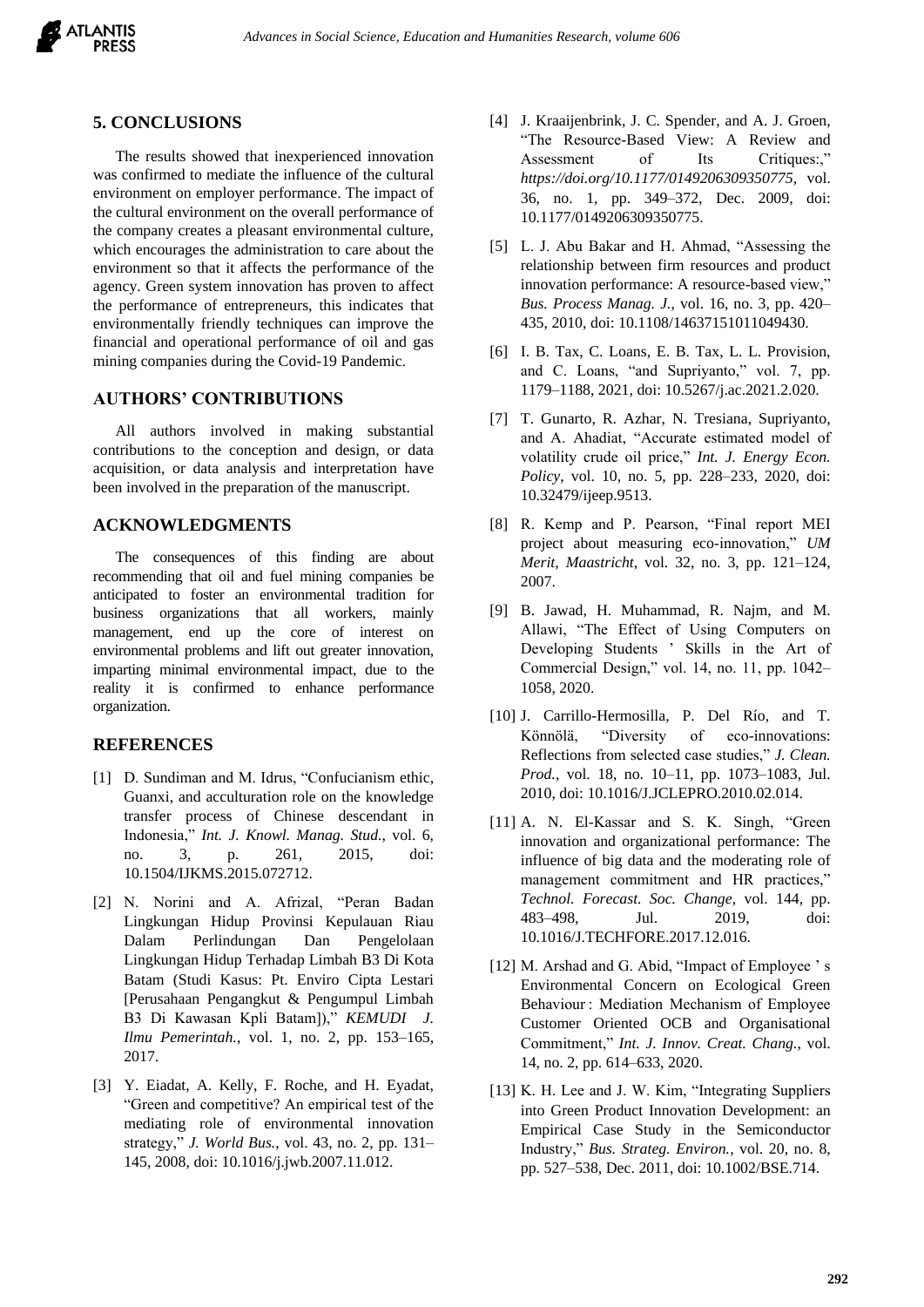- [14] P. del Río, J. Carrillo-Hermosilla, and T. Könnölä, "Policy Strategies to Promote Eco-Innovation," *J. Ind. Ecol.*, vol. 14, no. 4, pp. 541– 557, Aug. 2010, doi: 10.1111/J.1530- 9290.2010.00259.X.
- [15] R. J. Lin, K. H. Tan, and Y. Geng, "Market demand, green product innovation, and firm performance: evidence from Vietnam motorcycle industry," *J. Clean. Prod.*, vol. 40, pp. 101–107, Feb. 2013, doi: 10.1016/J.JCLEPRO.2012.01.001.
- [16] R. M. Dangelico and P. Pontrandolfo, "From green product definitions and classifications to the Green Option Matrix," *J. Clean. Prod.*, vol. 18, no. 16–17, pp. 1608–1628, Nov. 2010, doi: 10.1016/J.JCLEPRO.2010.07.007.
- [17] E. A. Locke, "The micro-analysis of job satisfaction: Comments on Taber and Alliger," *J. Organ. Behav.*, vol. 16, no. 2, pp. 123–125, 1995, doi: 10.1002/job.4030160203.
- [18] S. A. Alubadi and A. A. Taher, "Measuring the Implementation and Adoption Gap of Strategic Foresight in Organisations : A Case Study at Al-Mustansiriya University," vol. 15, no. 4, pp. 54– 72, 2021.
- [19] N. Susanti, I. Rosmayanti, and A. Abdul, "Adoption of Environmental Management Accounting : Corporate Characteristics and Innovation," vol. 15, no. 3, pp. 577–587, 2021.
- [20] W. H. El-garaihy *et al.*, "Investigating Firm Performance Outcomes Under organizational , Firm level , and Environmental Factors that Motivate Supply Chain Integration," vol. 14, no. 12, pp. 74–113, 2020.
- [21] Hidayaturahmi, "The Implementation of Green Development Perspectives in Local Government Polices : A Case Study in Indonesia," *Int. J. Innov. Creat. Chang.*, vol. 14, no. 5, pp. 112– 125, 2020.
- [22] M. B. S. Alexandri, "The Influence of Oil Price Volatility and Price Limit in Indonesia Energy Sub-sector for the Period before and After Covid-19," vol. 11, no. 5, pp. 538–544, 2021.
- [23] C. Uzkurt, R. Kumar, H. Semih Kimzan, and G. Eminoğlu, "Role of innovation in the relationship between organizational culture and firm performance," *Eur. J. Innov. Manag.*, vol. 16, no. 1, pp. 92–117, Jan. 2013, doi: 10.1108/14601061311292878.
- [24] E. A. Prasetio, R. Yuana, and L. T. Anggarini, "Increasing technology-based startup grant

effectiveness," *Int. J. Innov. Creat. Chang.*, vol. 11, no. 1, pp. 204–221, 2020.

- [25] K. Grekova, H. J. Bremmers, J. H. Trienekens, R. G. M. Kemp, and S. W. F. Omta, "The mediating role of environmental innovation in the relationship between environmental management and firm performance in a multi-stakeholder environment," *J. Chain Netw. Sci.*, vol. 13, no. 2, pp. 119–137, 2013, doi: 10.3920/JCNS2013.1003.
- [26] S. Suripto, "Characteristics of banks as determinants of profit management for Islamic and conventional banks in ASEAN," *Grow. Sci.*, vol. 7, pp. 1179–1188, 2021, doi: 10.5267/j.ac.2021.2.020.
- [27] S. Supriyanto, S. Suripto, A. Sugiono, and P. I. Sari, "Impact of Oil Prices and Stock Returns: Evidence of Oil and Gas Mining Companies in Indonesia During the Covid-19 Period," *Int. J. Energy Econ. Policy*, vol. 11, no. 4, pp. 312–318, 2021, doi: 10.32479/ijeep.11290.
- [28] E. Sudaryati, D. Agustia, H. Tjaraka, and A. Rizki, "The Mediating Role of Green Innovation on the Effect of Environment-Based Culture on Company Performance," *Int. J. Innov. Creat. Chang. www.ijicc.net*, vol. 11, no. 11, p. 2020.
- [29] S. Suripto, "The Effect of the COVID-19 Pandemic on Stock Prices with the Event Window Approach : A Case Study of State Gas Companies , in the Energy Sector," *Int. J. Energy Econ. Policy*, vol. 11, no. 3, pp. 155–162, 2021.
- [30] Y.-S. Chen, S.-B. Lai, and C.-T. Wen, "The Influence of Green Innovation Performance on Corporate Advantage in Taiwan," *J. Bus. Ethics*, vol. 67, no. 4, pp. 331–339, Oct. 2006, doi: 10.1007/s10551-006-9025-5.
- [31] I. Miroshnychenko, R. Barontini, and F. Testa, "Green practices and financial performance: A global outlook," *J. Clean. Prod.*, vol. 147, pp. 340–351, Mar. 2017, doi: 10.1016/j.jclepro.2017.01.058.
- [32] C. Chang and Y. Chen, "Green organizational identity and green innovation," *Manag. Decis.*, vol. 51, no. 5, pp. 1056–1070, May 2013, doi: 10.1108/MD-09-2011-0314.
- [33] S. Ren, G. Tang, and S. E. Jackson, "Green human resource management research in emergence: A review and future directions," *Asia Pacific J. Manag.*, vol. 35, no. 3, pp. 769–803, Sep. 2018, doi: 10.1007/s10490-017-9532-1.